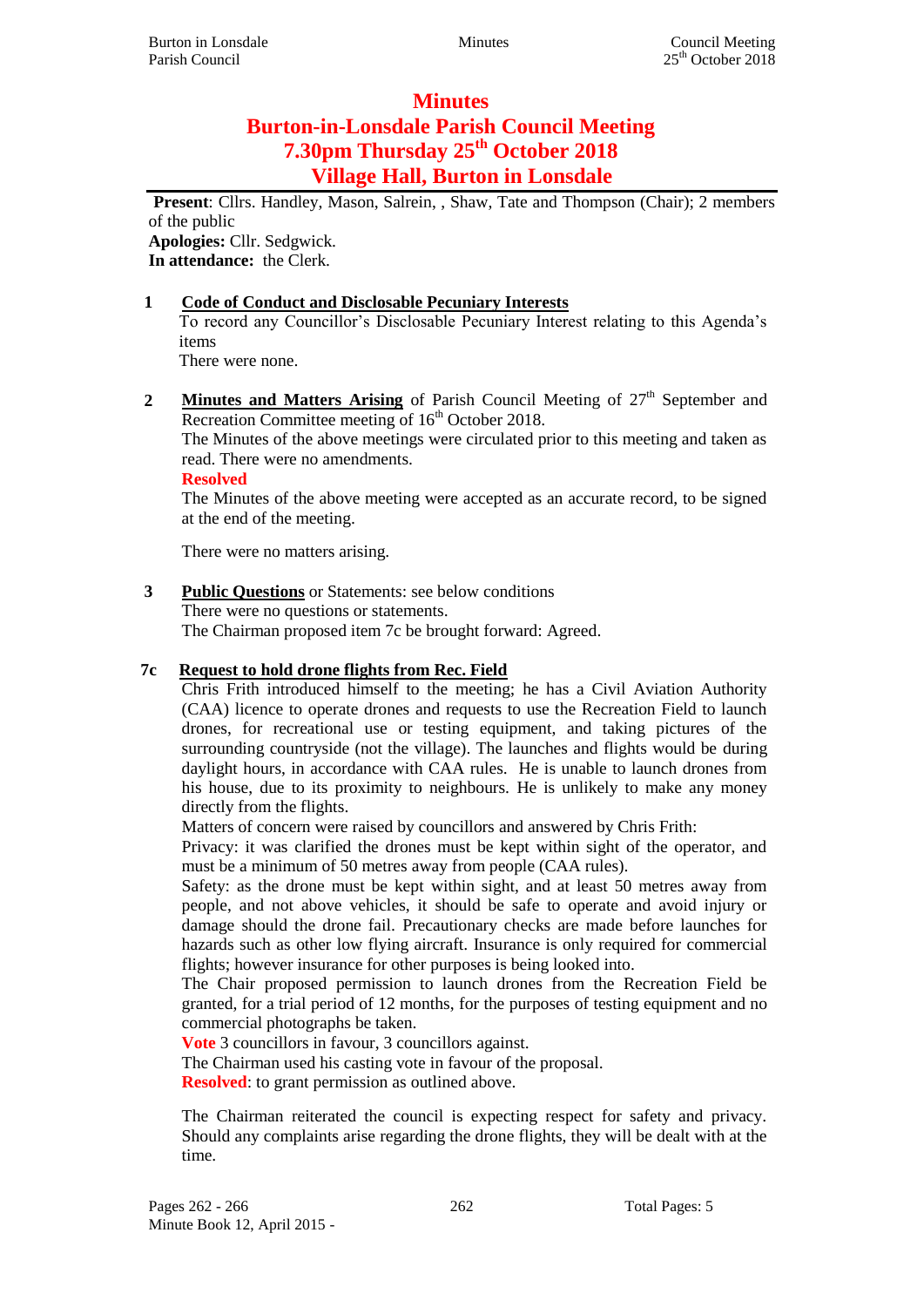#### **4 Reports**

- a) Police: no report.
- b) North Yorks County Councillor

Signpost at Ireby and Westhouse Road junction. NYCC Highways have contacted the Parish Council regarding the signpost's condition and wishes to know which of the following options the council would prefer:

- i. To take down the signpost and not replace it
- ii. To replace the sign with a modern signpost
- iii. The Parish Council to take down and refurbish the sign at its own cost.

The ensuing discussion agreed it would be preferable to retain the existing signs.

#### **Resolved**

To inform NYCC of the council's wish to retain the signpost; Cllr Thompson to get quotes for repairing the finger signs and report to the November meeting.

c) Craven District Councillors

Planning Matters: retrospective application 2018/19587/HH

Cllr. Thompson reported he attended the recent CDC Planning Committee in his capacity as District Councillor and a member of the Planning Committee where the retrospective application 2018/19587/HH for 4 Greta Heath was discussed. As the Parish Council had already submitted comments regarding the application, Cllr. Thompson excluded himself from the discussion and the vote, sitting in the gallery and only speaking as a Parish Councillor. The application was approved in a vote of 4 for, 2 against.

Cllr Thompson reported the District Council's Chairman, Wendy Hull, held a day-long meeting in Settle to discuss how Dales villages can attract younger people to live and work in the area. Items discussed included housing, employment, and transport. There were 50 attendees, splitting into groups and visiting various businesses in Settle; one example was of an apprentice, travelling from Colne to work in Settle (housing cheaper in Colne, work opportunities in Settle). Overall, Cllr Thompson considered the meeting was useful and the content relevant to the Burton in Lonsdale situation.

Devolution: the process continues with a formal application by West and North Yorkshire to become a single authority (all districts have agreed to take the matter forward); South Yorkshire is progressing its own agenda).

#### d) Richard Thornton School Site Development

Cllr Thompson reported that about 35 survey forms have been returned to date; he encourages as many people as possible to complete the survey, even if they don't agree with the proposition to use the site for housing.

A meeting on  $18<sup>th</sup>$  October was attended by 8 people, including Cllrs Thompson and Salrein, who were attending in their private capacity. The matter is still at the stage of deciding which direction to follow.

Cllr. Salrein commented that other parties have viewed the site, following its promotion on the open market.

e) Clerk, YLCA, Correspondence

Latest edition of "Local Council Administration": the Clerk reported the 11<sup>th</sup> edition is now available, the lowest price being that offered by SLCC at £103.99 plus postage. The  $9<sup>th</sup>$  edition was purchased in June 2013, at a cost of £60.00. The Clerk is able to access most information either through YLCA or websites. However, statutes are included in the edition as well as procedures. In view of likely revisions to large number of laws after March 2019, relating to Brexit, it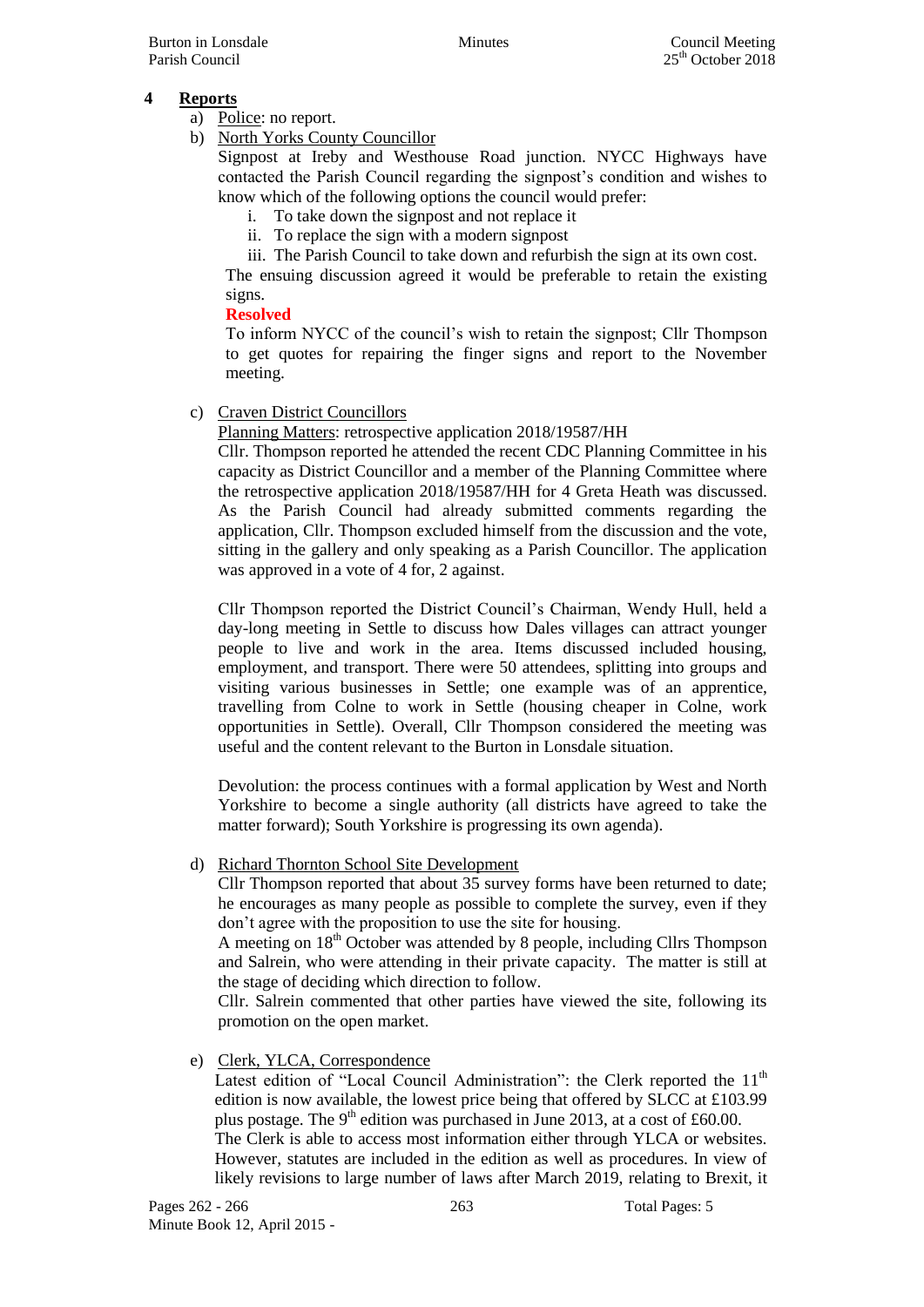#### was **Resolved**

To review purchase later in 2019.

#### **5 Finance Matters**

a) Bank balances, including receipts since statement date

The Clerk circulated details of bank balances and commitments to councillors prior to the meeting (see appendix); the figures were read to the meeting.

b) Approval of payments of budgeted and non budgeted items **Resolved**

To approve payments as per appendix; cheques to be signed after the meeting.

#### **6 Parish Councillor Reports**

a) Village Hall Committee

Cllr. Thompson reported a meeting was held recently: there are a number of maintenance items to be dealt with. There will be no further progress on the building project until the committee agrees on what work should be carried out.

b) Bentham Common Lands Charity

Cllr Salrein reported she has managed to establish contact with the Woodland Trust and will report to the council at the November meeting.

- c) Woodland Trust: see above.
- d) Local Footpath Volunteers: no activity to report.

#### **7 Recreation Committee**

a) Play Area inspection reports: annual safety inspection

The annual safety inspection overall was good; fencing around the children's play area was recommended; a quote is being sought to install suitable fencing.

It was noted the Committee recommends getting quotes for the annual safety inspection for 2019 before agreeing to do inspection.

Cllr. Tate noted some of the bike track maintenance has not progressed since his previous comments; Cllr Thompson is awaiting assistance to progress the matter.

The roadside wall at the east end of the Field has a gap, caused by children climbing over it, rather than using the gate; gap to be repaired (not made into a 'stile' as it could be viewed to encourage climbing over the wall at a dangerous point on the roadside.

b) Pavilion: bookings and maintenance

Cllr Salrein commented bookings should be more than current level. She also raised the matter of installing a cooker in the Pavilion's kitchen. It was explained that the Committee would not be pursuing the matter for the time being, pending obtaining quotes being sought for the fire proofing work. Cllr Thompson to action.

c) Request to hold drone flights from Rec. Field See Minute 7c above, after Item 3 Public Questions and Statements.

#### **8 Maintenance Reports**

a) Village Green, incl. War Memorial preparations for  $11<sup>th</sup>$  November The benches have been re-oiled and installed; preparations are progressing with World War One commemoration arrangements.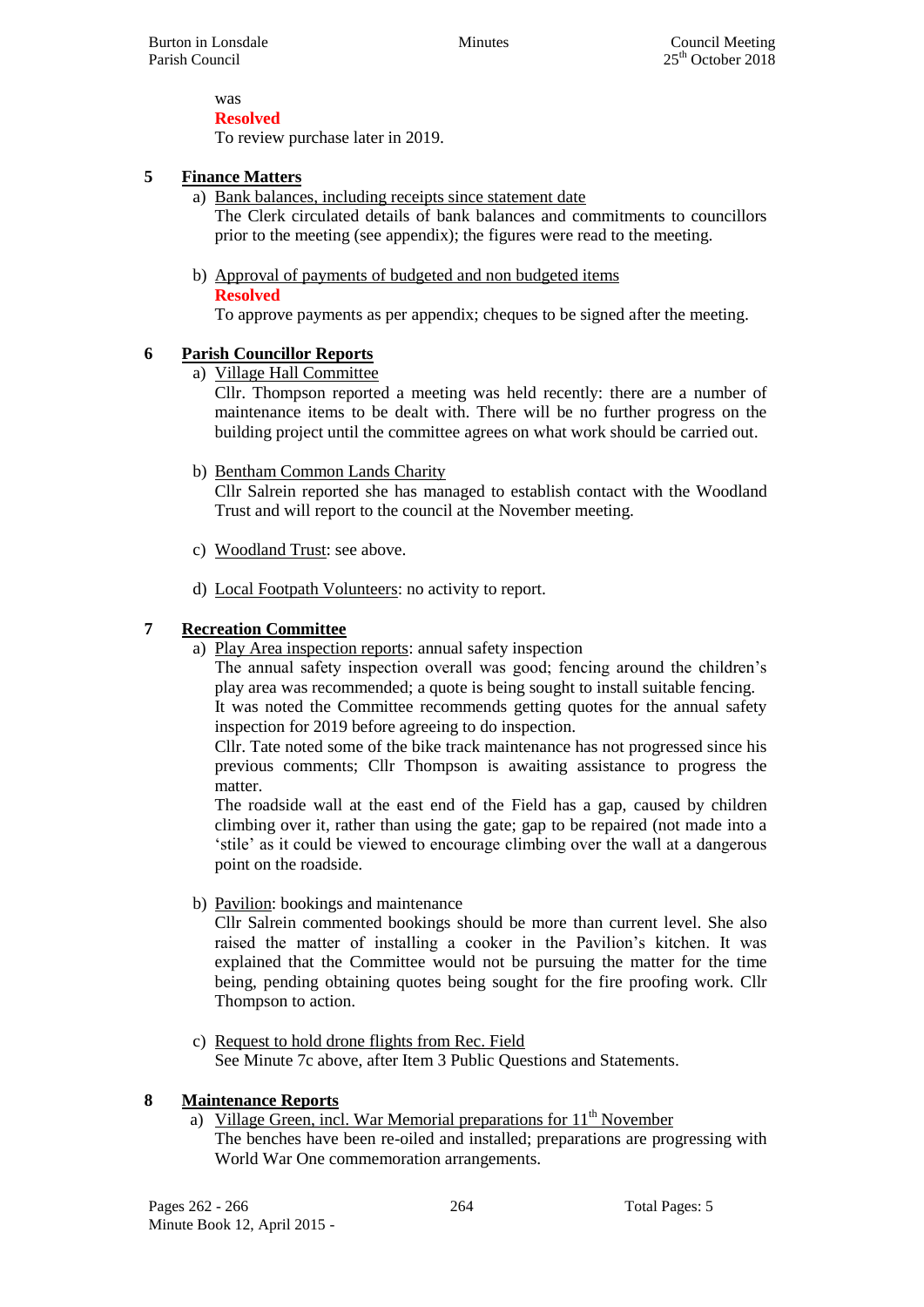#### b) Riverside Land

The Clerk brought to the meeting's attention the likely condition of several mature ash trees on the Riverside Land: it was noted in the 2017 inspection they are very likely to have ash die-back disease, losing foliage very early in the Autumn. In recent storms several ash trees elsewhere have collapsed as a result of disease.

As some of the ash trees are alongside the track near to houses it was **Resolved**

To ask contractor to inspect the trees quote for work and do the necessary work to render trees safe.

c) Very Old and Separate Churchyard

The grass has been cut and the area looks very tidy.

d) Street Lighting

Consideration of residents' request to remove street light attached to 6 Duke Street exterior wall.

Various options were proposed, among which were to:

- i) remove the light bulb to test if there would be enough light from the lights on the High Street and at the Low Street end of Duke Street;
- ii) to remove the light entirely

It was

### **Resolved**

Cllr Thompson to discuss the matter with the householder and report back to the council.

e) Public benches

Refurbishment including re-varnishing, re-oiling, is now complete. A vote of thanks was given to both Mike Illsley and Andrew Carter for their work.

#### **9 Items to be included by Clerk in press release** No items to report.

#### **10 Date, time and venue next monthly Parish Council meeting**

Finance Committee meeting to be held prior to November meeting. **Resolved**

Finance Committee: provisional date of Monday  $12<sup>th</sup>$  November; to be confirmed outside this meeting.

November Meeting: 7.30pm Thursday 29<sup>th</sup> November 2018.

The meeting closed at 9pm.

**Signed..................................................... Dated.......................................**